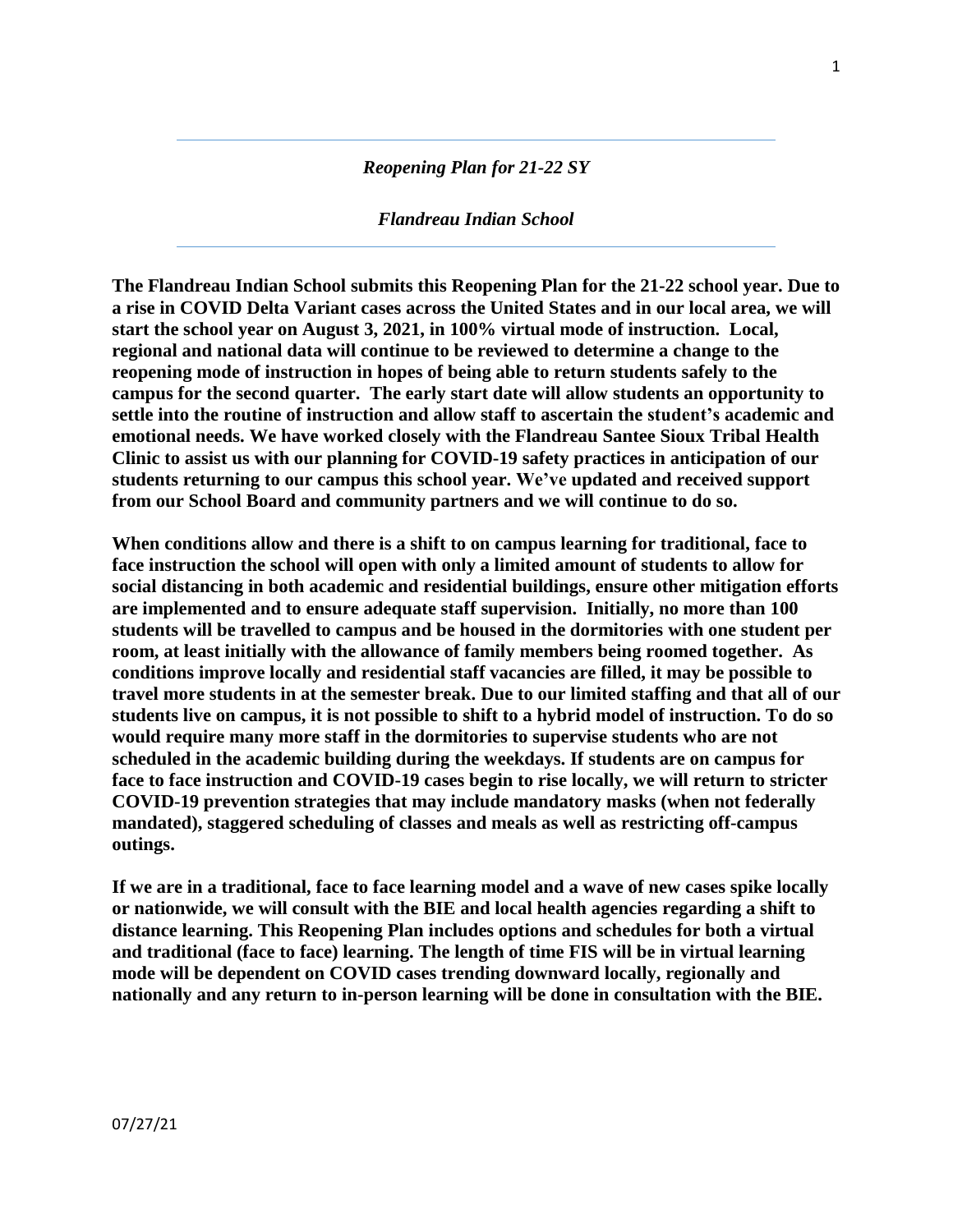#### **21-22 Flandreau Indian School Academic Schedule – Traditional Learning Model**

#### **BLOCK SCHEDULE SY21-22**

Block 1 8:00-9:30 Block 2 9:35-11:05

Lunch A/Study Hall 11:10-11:40 Lunch B/Study Hall 11:45-12:15

Block 3 12:20-1:50 Block 4 1:55-3:25

#### **21-22 Flandreau Indian School Academic Schedule – Virtual Learning Model**

The schedule for Virtual Learning will remain close to the onsite schedule to maintain continuity in learning. The plan for online learning will include synchronous learning with teachers using their new interactive SMART Boards and the students Chrome books. The new SMART Boards will allow for greater flexibility and ease for offering synchronous learning. Lessons can be live from anywhere. If students are home for any reason, they can still follow our regular schedule from wherever they are:

#### **BLOCK SCHEDULE SY21-22**

Block 1 8:00-9:30 Block 2 9:35-11:05

Lunch A/Study Hall 11:10-11:40 Lunch B/Study Hall 11:45-12:15

Block 3 12:20-1:50 Block 4 1:55-3:25

#### **Academics**

**Standards** – FIS follows the BIE College and Career Readiness Standards for Math, English and Next Generation Science Standards. FIS is an accredited high school in the state of South Dakota and follows South Dakota Content Standards for grades 9-12 which align with BIE Standards. Odysseyware and SPED Materials are all aligned to existing standards used by the BIE and South Dakota.

**Grading-** Students will be graded according to assessments in the lesson plans and students will receive feedback via in-person and Google classroom messages while in Virtual Learning mode. Growth and achievement can be tracked through formative assessments and grades for individual

07/27/21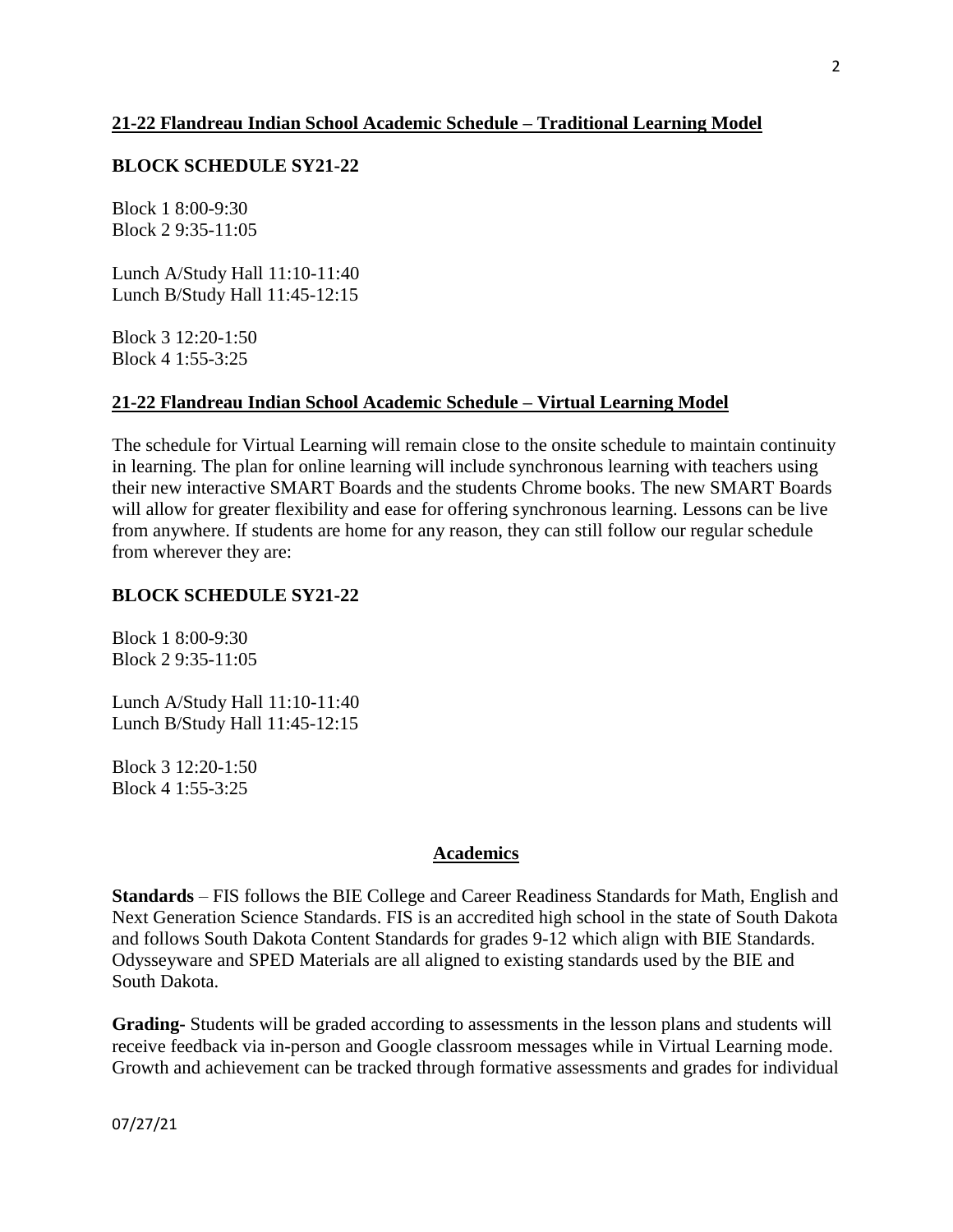classes. Grades will be posted so that students and parents have constant access to graded assignments.

**Homework/intervention** – Ed Techs and Gen Ed/SPED teachers will be working together to identify students needing extra assistance and working with those students one on one to ensure that homework is completed and that they are successfully completing their classes. In Virtual mode, this will be done via phone, Google classroom messages, or reaching out through social media messaging. Each teacher has been assigned a tech in a supportive role to assist in this process. Teachers are expected to document all interventions with students in providing them homework assistance and mediation. Teachers will report students who failed to check in or respond back to the Assistant Principal and to their counselor immediately.

# **Power of ICU Guidelines**:

Intensive Care Unit for afterschool tutorial will begin the second week of each school term. Students making a "D" or "F" in a subject will be required to stay for ICU with the appropriate teacher. TIME and LOCATION: *To be Determined*

#### **Assessments**

- Testing windows, including NWEA and ACT testing, have been established for the 21-22 SY. Dates are tentative and TBD.
- Our online platform (OW) monitors student progress and there is also a built in reporting tool that tracks progress and grades. We can communicate student progress at quarter time or whenever the counseling team feel that a student is not making adequate progress to complete. Students will be expected to participate weekly and the teachers will set individual progress goals for each class. We could look at other small diagnostic assessments at the beginning of the year by class. Remediation plans will be determined once we have first semester progress data.

**Dual Credit Classes** – FIS recently signed an MOU with the State of South Dakota to offer dual credit courses from participating institutions of higher learning. The MOU runs through June 20, 2024.

#### **Attendance**

- All students will be expected to be in a classroom daily whether in traditional face to face, or virtual learning mode.
- Teachers will take attendance during the face to face portion and Ed techs will take attendance during virtual learning. This will allow for teachers to focus more on delivery and instruction in virtual mode while ensuring an accurate accounting for student attendance.
- Teachers will maintain hard copy attendance for every class daily. This will also be input into NASIS.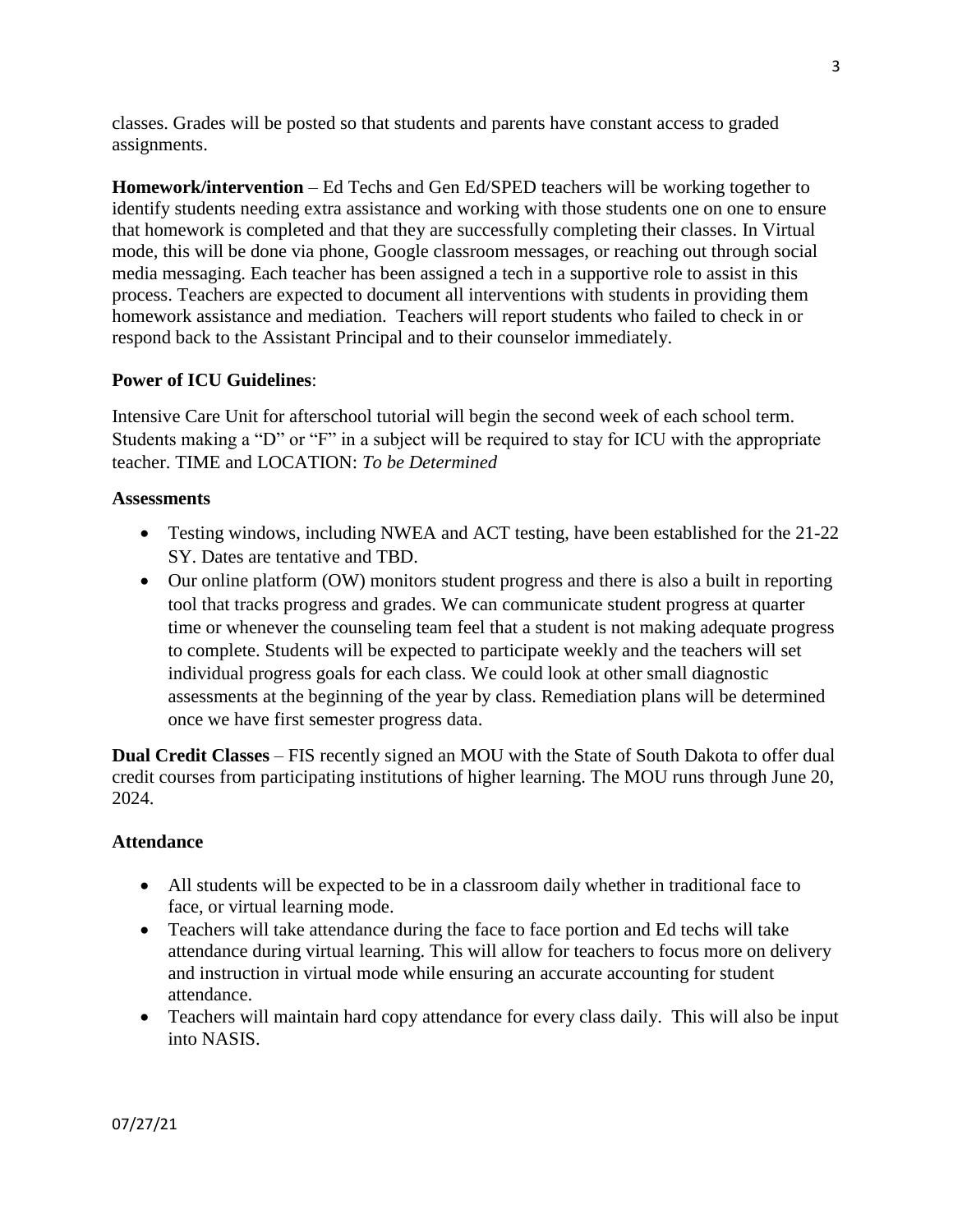#### **Promotion and Retention**

#### GRADUATION REQUIREMENTS

- A total of 22 credits is needed to graduate from high school in South Dakota.
- (1.) Four units of Language Arts-must include:
	- a. Writing- 1 units
	- b. Literature- 1 units
	- (must include .5 units of American Literature)
	- c. Speech or Debate- .5 unit
	- d. Language Arts elective- 1.5 units
- (2.) Three units of Mathematics-must include:
	- a. Algebra I- 1 unit
- b. Math Electives  $-2$  units(3.) Three units of Lab Science-must include:
	- a. Biology- 1 unit
- b. Science Electives\*– 2 units(4.) Three units of Social Studies-must include:
	- a. U.S. History- 1 unit
	- b. U.S. Government- .5 unit
- c. e. Social Studies Elective-1.5 units
- (5.) One (1) unit of the following-any combination:
	- a. Approved Career & Technical Education
		- b. Capstone Experience or Service Learning
	- c. World Language
- (6.) One unit of Fine Arts
- (7.) One-half unit of Personal Finance or Economics
- (8.) One-half unit of Physical Education
- (9.) One-half unit of Health or Health Integration
- (10) 5.5 units Electives

Academic core content credit may be earned by completing an approved career and technical education course. Approval to offer credit must be obtained through an application process with the Department of Education. The application must include: course syllabus; standards based curriculum; teacher certification; and assessment of standards by methods including end-ofcourse exams, authentic assessment, project-based learning or rubrics.

\*A state approved advanced computer science course may be substituted for one elective, but may not replace Biology.

Local decision: A district may decide to offer credit for extracurricular Fine Arts activities. Students may be granted up to one credit in Fine Arts for participation in extracurricular activities. A maximum of ¼ credit may be granted for each activity in each school year.

\***Flandreau Indian School students who have current senior status are subject to meet the requirements of 22 Credits to graduate**. Academic Counselors will meet with students to discuss graduation requirements and answer any questions.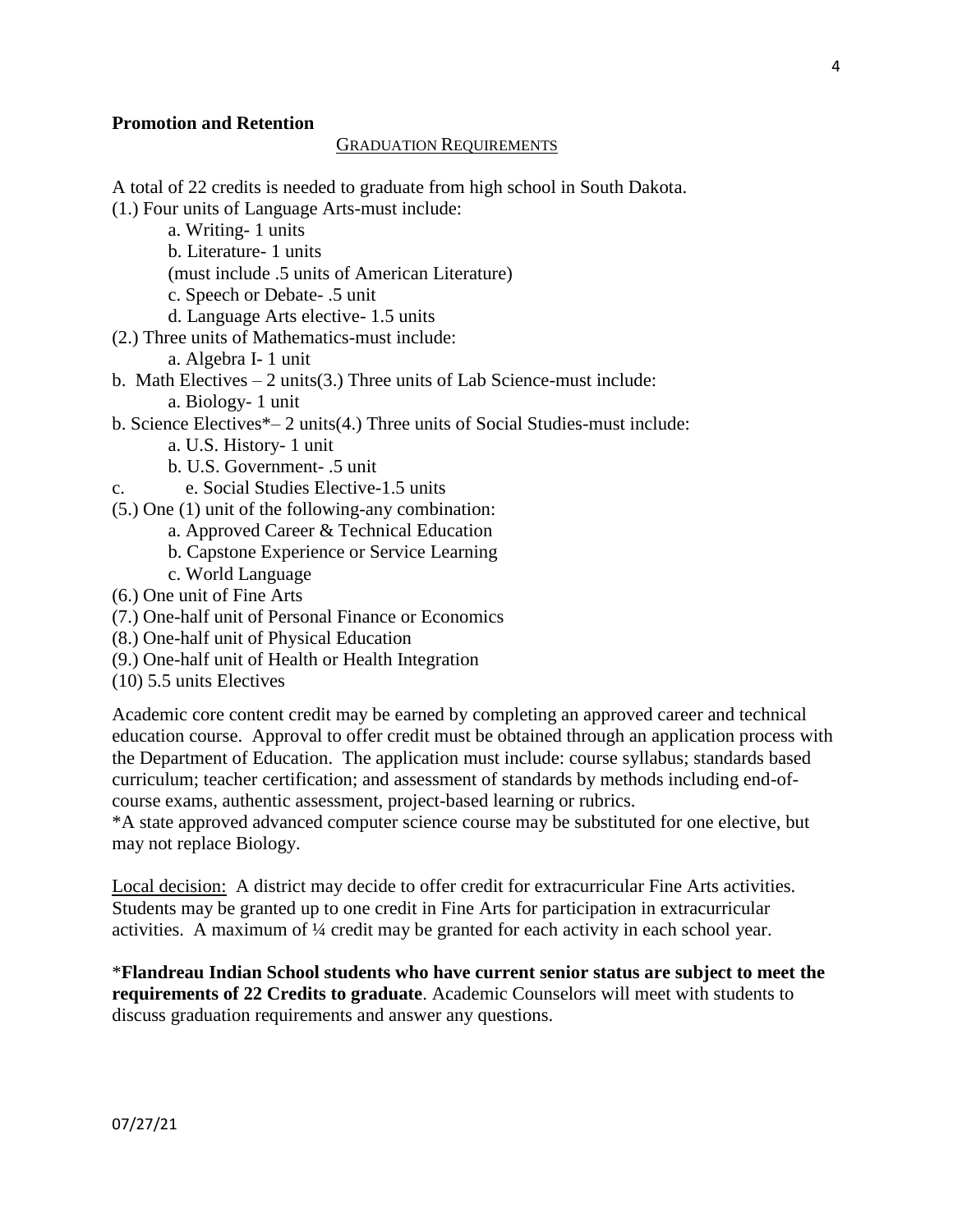### **Special Education**

- Instruction will be provided through in-person or distance learning with an emphasis on providing in-person instruction, when possible to this particularly vulnerable population of children.
- Distance learning is available to all students including those students with disabilities who are or may be, eligible for an IEP. For students seeking distance learning, their regularly assigned IEP team will convene to develop, review or revise, as necessary, their IEP to ensure they receive a free and appropriate public education (FAPE).
- Providing transition counseling/social emotional check-ins
- Annual IEP meetings will be conducted to determine the instruction, services, and/or accommodations necessary to provide FAPE and in accordance with IDEA requirements.

#### **504 Plans**

- Students currently on 504 Plans will be reviewed and meetings held with their team to verify accommodations and ensure that changes are made based on the student needs.
- New referrals will follow the current procedures and team meetings including parent and students will be held to determine needed accommodations. FIS will develop a Section 504 Individualized Accommodation Plan (IAP) to best meet the needs of the students in a virtual setting

#### **Professional Development**

- All academic staff will have participated remotely in DOI annual training requirements
- All academic staff will have completed required BIE training remotely or in person upon return to campus.
- Training will be ongoing through the semester as needed.
- A review of CDC recommended guidance for mitigation of the COVID-19 virus and review of plans for case reporting and quarantine procedures will be provided for all staff and students.
- Staff are proficient and experienced with Microsoft TEAMS and Zoom and have participated in professional development throughout the pandemic.

#### **Mental Health Support**

- School counselors will provide guidance to students regarding ACT, transition to college and career after completion of SD graduation requirements.
- While school counselors provide primarily academic and college readiness support, they also provide personal counseling and support.
- FIS contracts with an onsite counselor and one off-site to focus primarily on behavioral health support during the school day.
- FIS contracts with an onsite counselor for the residential program in the evenings. Other counselors may be called in if necessary.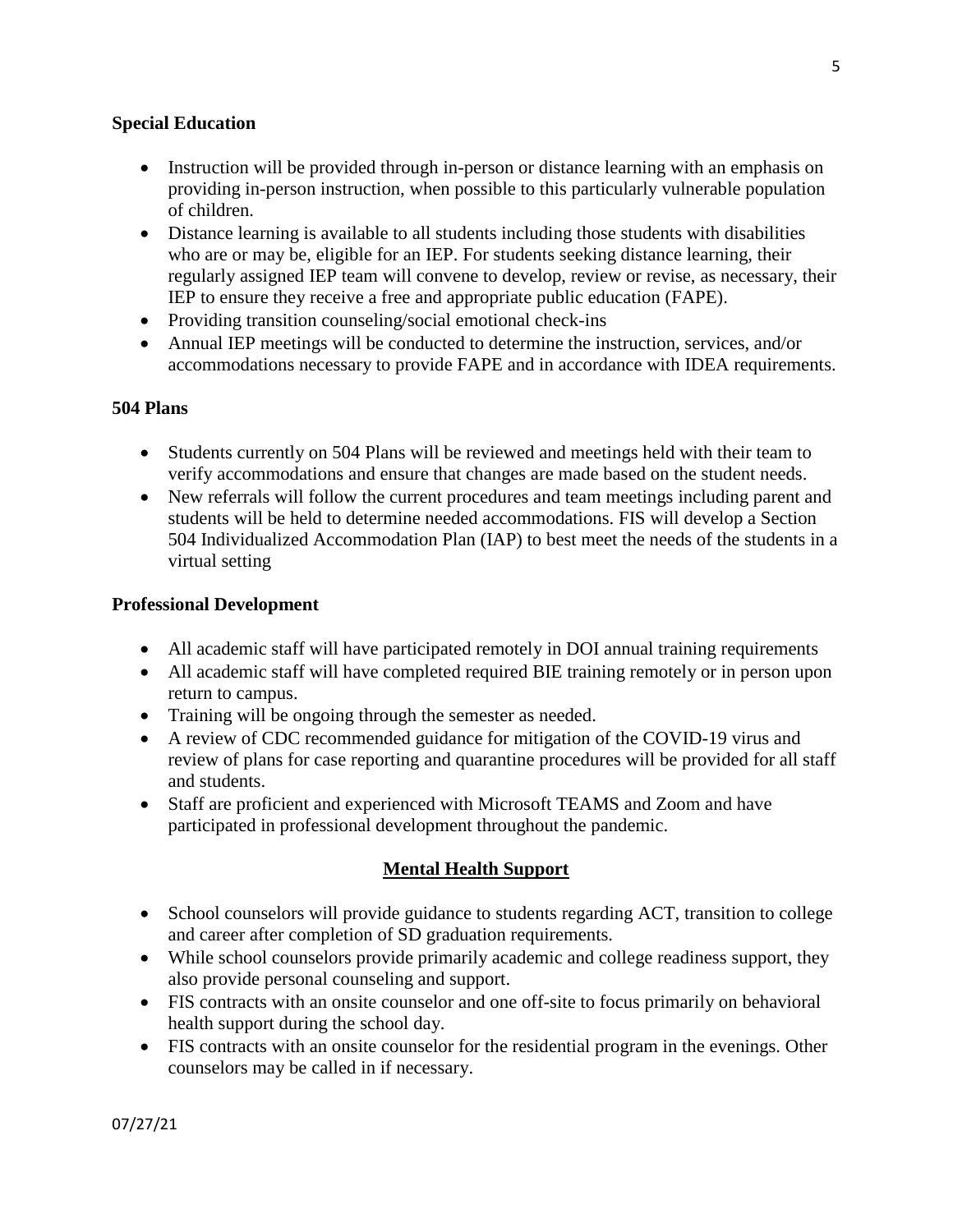- FIS utilizes our School Social Worker for counseling support as well as the behavioral health professionals with the Flandreau Santee Sioux Tribal Clinic.
- Related service mental health counseling service will be provided as required by the students IEP, regardless of the mode of instruction.
- Counselors Roles and Responsibilities will remain the same in a traditional model and virtual learning model.
- Vulnerable students will be supported by at least weekly calls/outreach from the counselors and social worker. All staff will refer vulnerable students to the social worker. Additionally the social worker will work with tribal or municipal social service entities to secure appropriate services that are local to the student's place of residence.

# **Planning for a Physically Healthy Learning Environment**

#### **Preparing School Facility**

**CDC recommended guidance for preventing the spread of the coronavirus will be utilized in addition to the DOE COVID Handbook, Volumes I and II recommendations. The school will also implement additional precautions:** 

- Preparing School Facility
	- o Facilities and Housekeeping maintain a daily cleaning schedule for janitors as part of their required duties.
	- o FIS is regularly cleaned, sanitized and disinfected daily. High contact areas are cleaned and disinfected daily.
	- o Signage will posted in all buildings and protective barriers, including Plexiglas installed in office areas and food services.
- Social distancing and protective equipment
	- o Switching from tables to desks, spaced at a minimum 3 feet apart and when possible, 6 feet apart.
	- o Use empty classrooms to provide more space
	- o Students/staff to wear protective masks inside buildings during federal mask mandates. In residential, when students are in their dormitory rooms, bathrooms or when not in large groups and socially distanced, masks will not be required.
- Frequent handwashing and use of hand sanitizer when soap and water is not available.
- Use and disinfection of common and high-traffic areas
- Water Bottle filling stations, touchless sinks and touchless paper towel, soap and sanitizer dispensers will be utilized.
- Plexiglas barriers in high traffic areas (ex. Academic Office, Facilities, Home Living and Admin)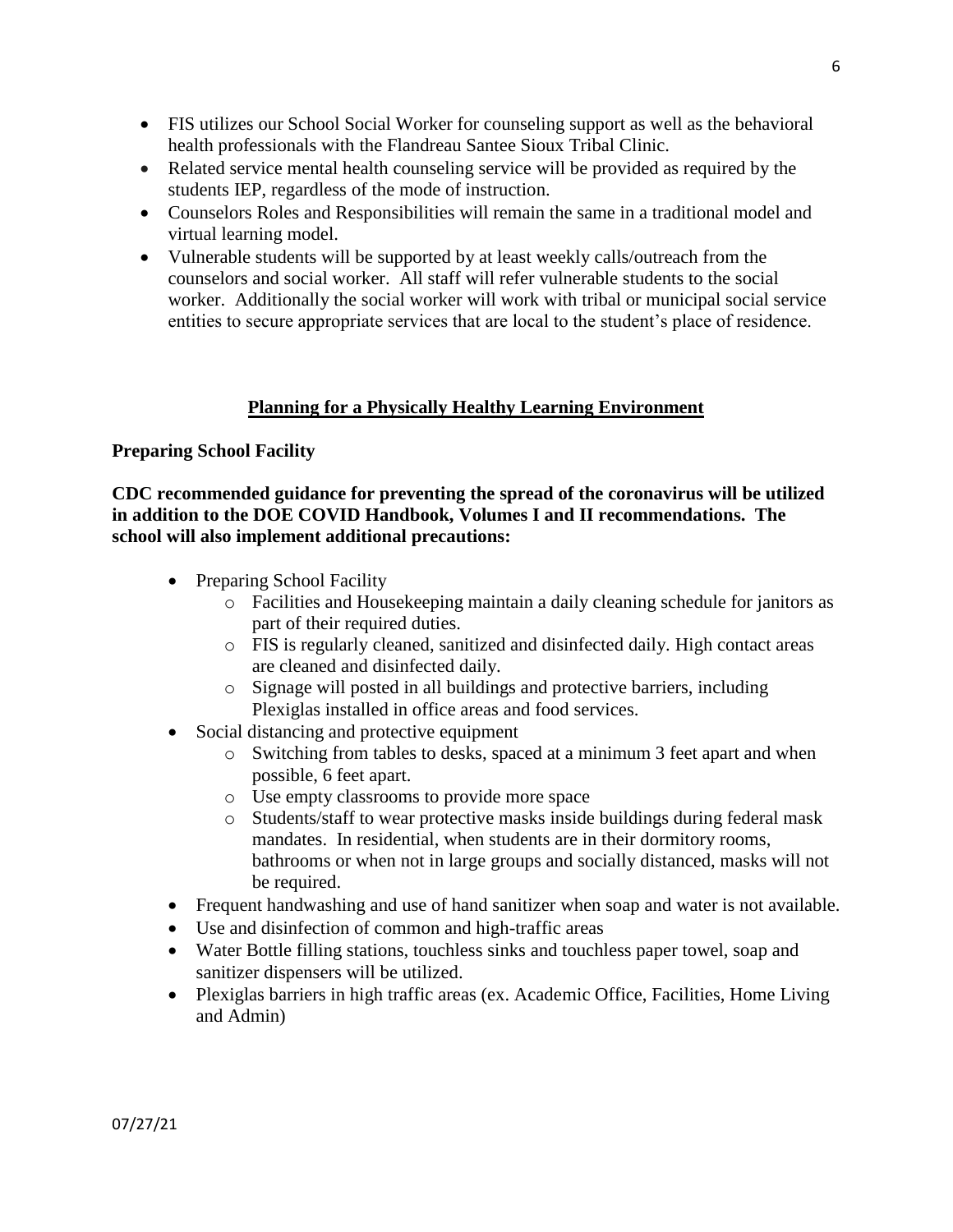# **Maintaining a Healthy and Safe Environment**

- CDC guidance as well as information from the South Dakota Department of Health regarding cleaning and sanitizing are distributed regularly throughout the staff. Signage reminding staff and students on washing hands and cleaning areas after use will be posted. When students return to campus, staff will review cleaning and disinfecting information with them. FIS has adequate supplies of masks and PPE for staff to last throughout the school year.
- Staff will be socially distanced throughout campus as much as possible. Empty offices and classrooms may be used to ensure that staff are not congregating in one area of the building. When possible, we will stagger staff tour of duties to minimize the amount of staff on campus at one time.
- One way direction following signage in buildings. Non-essential visitors will have limited access to buildings.
- Fire Safety
	- o FIS maintains an updated fire drill plan every year and conducts required fire drills in both academics and the residential dorms.

# **Shared Objects**

- Discourage sharing of items that are difficult to clean or disinfect.
- Avoid sharing electronic devices.

#### **Masks**

- If there is not a federal mask mandate, FIS will strongly encourage the wearing of masks by staff when physical distancing is not possible.
- Masks will be provided to staff and students, both cloth and disposable.
- If there is not a federal mask mandate when students travel to campus for traditional learning, FIS will enact a mandatory mask requirement for students and staff for the first ten (10) days or longer until it is ascertained there are no positive COVID cases.

# **Handwashing and hand sanitizer**

- Staff and students will be encouraged to wash their hands regularly using soap and water.
- Sinks on campus are being replaced with touchless fixtures.
- Touchless wall hand sanitizers have been installed throughout campus
- Hand sanitizers with at least 60% alcohol will be made available throughout campus.
- Hand sanitizer will be stored safely in liquid storage cabinets marked "flammable".

# **Prescreening Protocol**

• Staff: FIS staff will be encouraged to perform COVID symptom Home Screenings two hours before reporting to work on campus. If staff member has any of the symptoms they will remain home and contact their supervisor.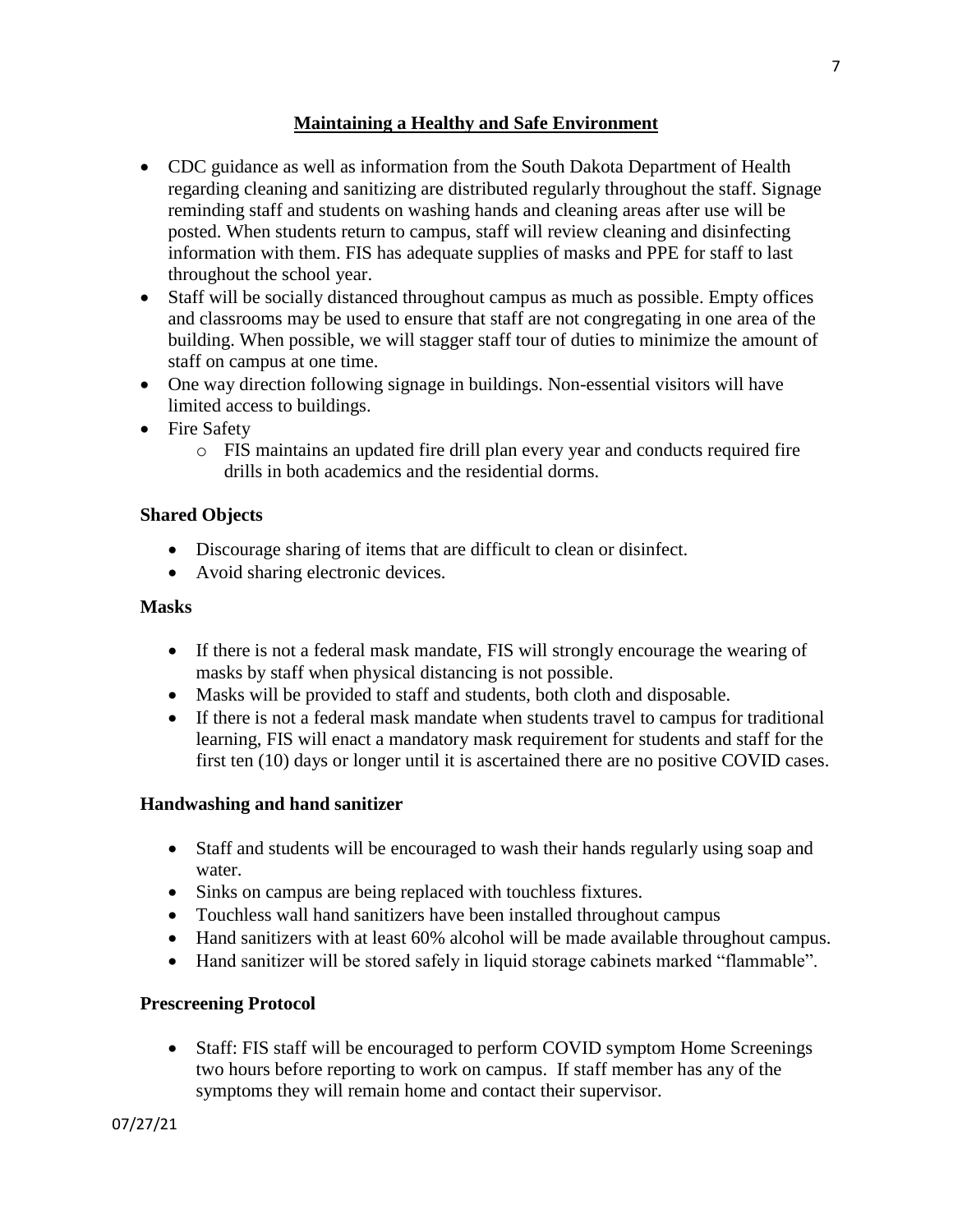- Students
	- $\circ$  Upon student's entry to campus travelling from their homes for the beginning of the year and after winter break or check-outs that include travel, they will be tested/screened for COVID by/with assistance from local Indian/Tribal Health Services. No off campus activities will occur until it is determined that there are no initial cases of COVID.
	- o Symptom Home Screenings of students will occur in the morning daily in the dormitories. Students found to have any COVID symptoms or temperature will be placed in isolation and the school will work with Indian/Tribal Health Services for COVID screening and if necessary, testing.
- Visitors and Guests
	- o FIS will limit access to visitors and guests on campus to those providing essential services. Visitors and guests will have limited access buildings.
	- o Visitors, should be limited to one person in a building, others must remain on vehicle or outside.
	- o During times of federal mask mandates, visitors will be required to wear masks. All other times visitors will be encouraged to wear masks.
	- o Visitors or guests refusing to abide by COVID-19 safety guidelines will not be permitted on campus or will be asked to leave.

### **Vaccinations**

 **All staff and students are strongly encouraged to be vaccinated against COIVD.**  Local Indian/Tribal Health Services will provide COVID vaccinations to students who have written parental permission.

# **Classroom Area**

- Classroom Area
	- o Academic Principal and Acting SPED Director will regularly check classrooms and work with teachers in their areas to ensure cleanliness and social distancing is occurring in the classroom.
	- o Desks will be wiped down with sanitizing wipes by staff in between classes.
	- o PE classes should be conducted outside with at least six feet between students to the extent possible. If outside is not possible, physical education classes may be held in the gym and/ or classrooms with at least six feet between students to the extent possible.
	- o There will be no shared PE equipment (e.g. towels, clothing, shoes or sports specific equipment) between students. Equipment should be cleaned after every use.
- Protocol for Cleaning Classrooms and High-Touch Areas & Materials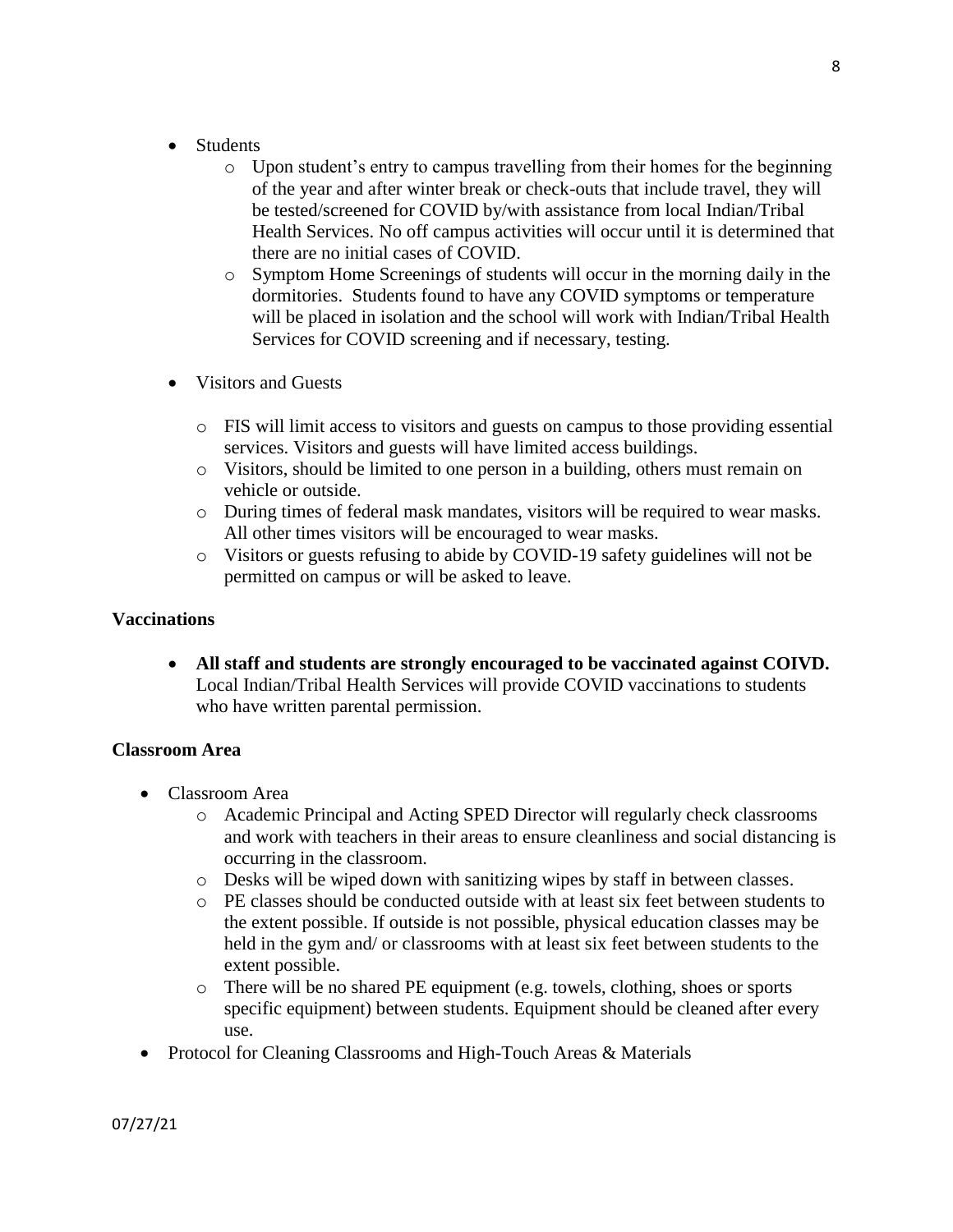- o Disinfectant wipes, fragrance-free baby wipes, alcohol wipes, paper towels with soap and water, or micro-fiber cloths are common materials for cleaning classroom surfaces.
- o Establish a morning and end of the day cleaning schedule. Wipe down desks, door knobs and all high contact areas in the classroom.
- o Manipulatives, if required, should be cleaned between uses. Single use, disposable, or multiple individually bagged sets of manipulatives should be used when available.
- o Maximize the use of curricular digital resources and ensure proper quarantine procedures for paper texts prior to redistribution.

# **Isolation Room**

- An isolation room (or sick bay) will be utilized in both the boys and girls dorms. The room will be located on the second floor in each dorm building.
- All other students would remain on the first floor of each dorm.
- Students identified with COVID-19 symptoms or who test positive will be isolated from others immediately and placed in isolation in rooms reserved on the second floor of each dorm. Staff will be trained on procedures for using the isolation room.
- Students who have demonstrated symptoms of illness are asked to go to sick bay to ensure they do not infect the rest of the student population.
- Students will remain in sick bay for a few hours to a number of days depending on the temperature they display on a thermometer, their symptoms, and their general wellness level. If students have a fever of over 100.4 degrees they will be told to go to sick bay.
- In addition to their other duties, staff will monitor the student in sick bay for signs that the student is either getting well or that symptoms are worsening.
- Staff will keep track of their progress by using a Sick Bay Form. This form will be used by all staff to track the progress of a student in sick bay.
- Students in isolation/quarantine will be unable to go to the dining hall to eat. In those cases, food and drinks will be delivered from the dining hall to sick bay/isolation.
- Unless too sick to participate, students in isolation will continue to have access to instruction virtually.

# **Support Services**

# **Human Capital**

- Ed Techs will assist teachers in the classroom with students and COVID-19 mitigation efforts in the classroom.
- Home Living Staff will care for students, sanitize the dorms twice daily, and provide security and safety during the after-school hours. Due to lack of adequate residential staff, some academic staff will be detailed to the dormitories.
- Food Service will work in the dining area continuing with deep cleaning all areas, including the kitchen and dining areas.
- Facilities staff will work on maintaining the grounds and facilities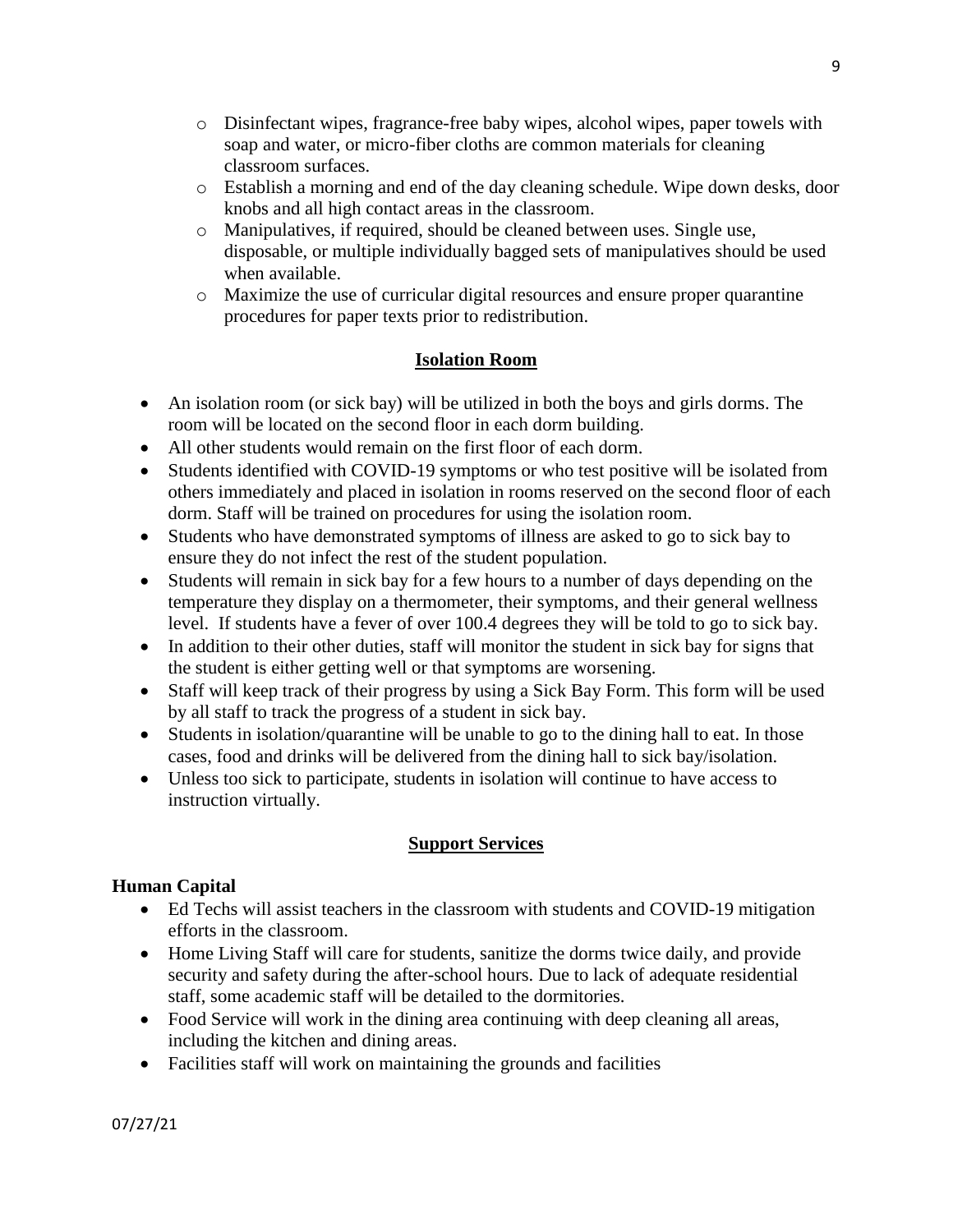# **Fiscal Management**

• The school budget and the spending plans for the CARES Act funds are maintained and updated by our Business Manager to ensure adequate funding is available and compliance with fiscal requirements for spending are in place.

# **Transportation**

- Flandreau Indian School's transportation protocols for traveling off-campus comply with CDC recommendations for transporting students on GSA and school buses.
- These protocols will include spacing out seating on buses and SUVs, making multiple trips and cleaning and sanitizing GSA vehicles after each use.
- Masks will be required and windows opened when possible per CDC guidance for transporting students.
- These recommendations will include charter buses dispatched out to pick students up to attend FIS and return students' home at Christmas and the end of the school year.

# **Food Services/Meal Planning**

- FIS follows the guidelines recommended by the South Dakota Child and Adult Nutrition Services which oversees School Food programs in the state. They have provided information and online training that follows CDC guidelines for school food programs.
- Food Services will run two lunch periods.
- Meals will be pre-plated. Grab and go lunches in bags and individually sealed items will be offered.
- Salad bar will be closed, salads will be individually served.
- Seating will be socially distanced in the dining rooms. FIS replaced the long folding tables with bench seats and purchased round folding tables with individual stool seating.
- During the school week, three meals a day will be provided to all students living on campus. Meal schedules will continue to be staggered to reduce the number of students in the cafeteria at one time and allow for social distancing.
- On weekends, students will have two meals provided; brunch and supper. Meal times will be extended to decrease congestion in the lunchroom.
- In a 100% Virtual Mode of Instruction, food programs will cease as students do not live locally.

# **Technology**

- Flandreau Indian School has technology available to all students on campus. This includes, IPad, Chromebooks or Laptops and access to the internet, both WiFi and landline.
- Should FIS shift into Virtual Learning mode, Laptops will be provided for all students who do not have personal devices they wish to utilize. Jetpacks will be provided for families without connectivity. In extreme cases in which connectivity cannot be established due to the location of the student, instructional materials that mirror the online platforms will be mailed to students.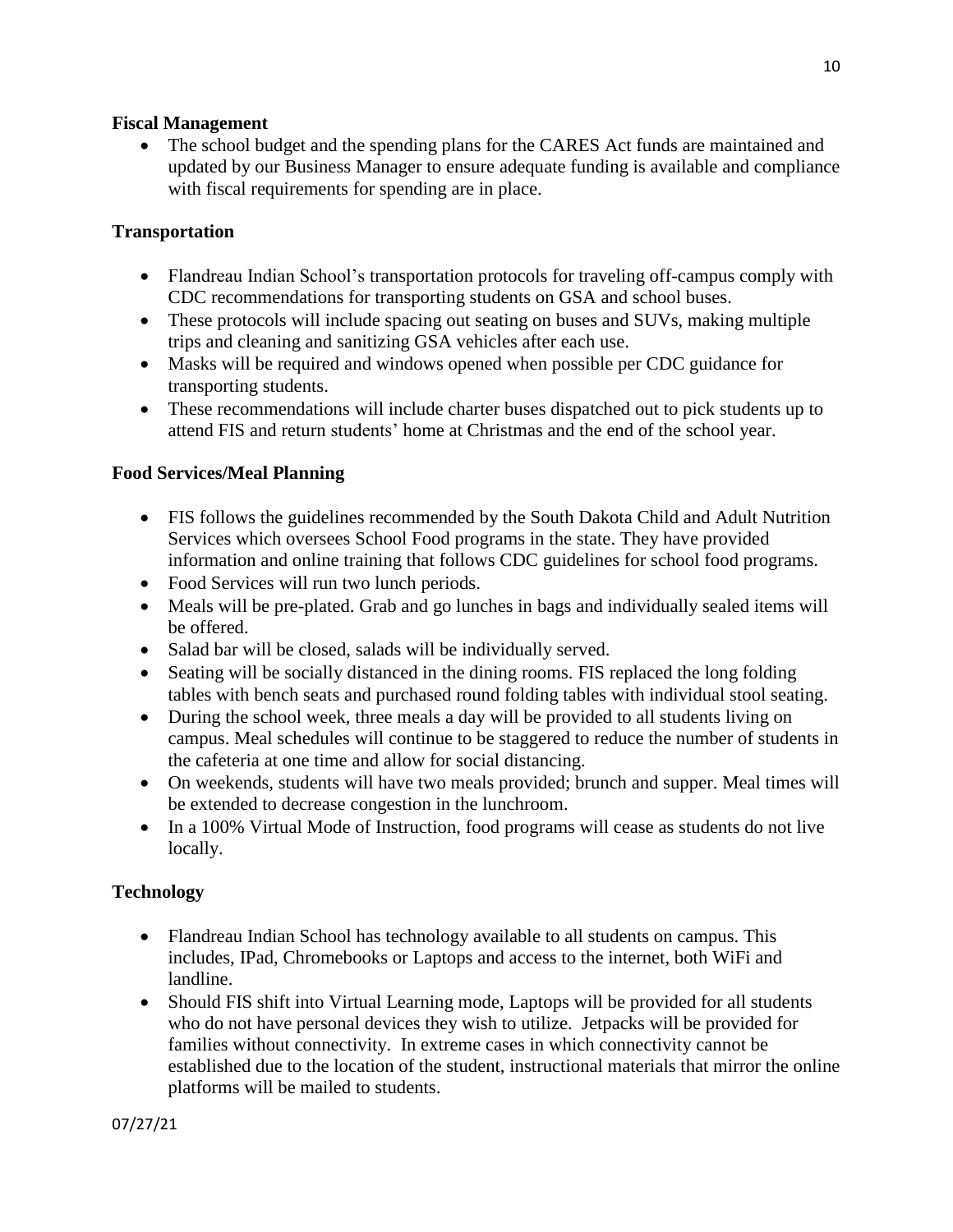- Students and guardians will receive training on the equipment and platforms being utilized.
- Technology equipment will be mailed directly (utilizing tracking of packages) to students/guardians. Property documents will be collected by the property clerk.
- Staff, students or guardians who are experiencing technology issues on laptops, Chromebooks, jetpacks, IPads or with Google Classroom and Odysseyware will email or call FIS IT technician Eric Pieper

# **Note: Prior to distributing technology to students the following forms will be completed:**

- 1. DI-105: Property will be logged for receipt and forwarded to the regional custodial property Officer and entered into FBMS. Justification and cost code of the school will be on lines 15-20.
- 2. BIE IT equipment check-out form: Appropriate boxes will be checked and the form will be filled out completely prior to review. Form will be reviewed with parents and students and signed before equipment will be released.
- 3. BIE's Internet Safe and Responsible Use document: This document explains proper and improper use of equipment. Parents and students must read and sign to agree to the rules in the policy.

#### **Communication**

- FIS communicates regularly with all parties, including students, staff, parents, the community, the Education Program Administrator (EPA), Associate Deputy Director for BIE Operated School and all other BIE departments.
- Methods of communication include phone calls, emails, letters FIS school webpage and social media posts.
- Information and the latest school updates are available on the school website and are posted on social media. Parents are regularly updated via mail throughout the school year.

#### **Plan for Illness or Positive COVID-19 Confirmation/ Emergency Plan for Transitioning Future Outbreaks**

07/27/21 If there is an outbreak of COVID amongst staff or students in the traditional model, immediate communications will be made to the Education Program Administrator and Associate Deputy Director, local health agencies, parents, students and other stakeholders. School administration will enter the case in the BIA COVID portal. Isolation of positive cases and quarantine of close contacts will occur according to the most up to date CDC and local health authority guidance. If possible, buildings/areas will be closed while deep cleaning and sanitization occurs. If contact tracing determines that additional staff or students need to quarantine, that will occur. However, with all students living on campus, if large numbers of students or staff are identified as close contact it will be an extremely difficult situation. Buildings may not be able to be completely shut down to air out and then sanitize. It may become necessary to detail many staff from academic and facilities to the dormitories for student supervision. Depending on the number of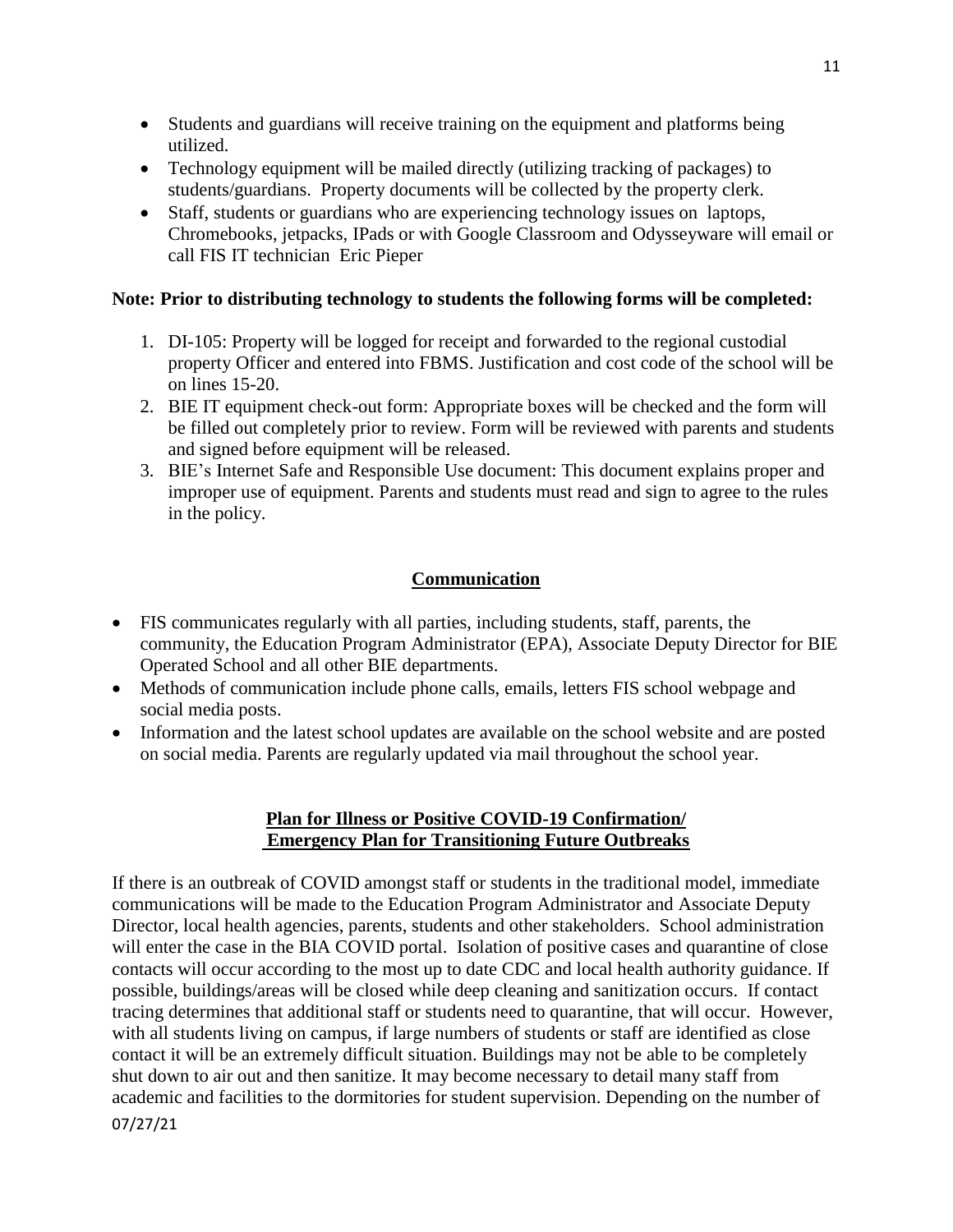cases, circumstances and local health recommendations, all students may be isolated or quarantined in the dormitories until local health agencies and school administration can adequately conduct contact tracing and testing to determine extent of the outbreak and appropriate next steps.

- Communication
	- $\circ$  Communications to the school community and parents will align with CDC and BIE guidance or communication templates and take place as soon as possible after l
	- o The school leader will coordinate with BIE leadership regarding communication to staff, parents and guardians, students, and other school stakeholders. Messages should reinforce local health authority precautions by communicating risks about COVID-19 and its spread, counter stigmatizing beliefs and behaviors, provide contact information for local behavioral health support, and protect the confidentiality of personal health information.
- Clean and disinfect thoroughly.
	- o If possible, close off areas used by the individuals with COVID-19 and wait as long as practical before beginning cleaning and disinfection to minimize potential for exposure to respiratory droplets. Open outside doors and windows to increase air circulation in the area. If possible, wait up to 24 hours before beginning cleaning and disinfection.
	- o Staff will clean and disinfect all areas (e.g., offices, bathrooms, and common areas) used by the ill persons, focusing especially on frequently touched surfaces by using EPA-approved products to be used against the COVID -19 virus.
- Meal programs will continue while students are on campus. Depending on the level of outbreak, meal times may be more staggered or meals may be brought to the dormitories.
- If necessary, the kitchen would be shut down as short of a time as possible to conduct a thorough sanitization.
- Necessary medical services will be obtained from local health agencies.

# **In the event of a positive case or if a student is displaying symptoms of COVID-19, staff will**:

- Isolate the student or staff immediately.
- Contact local health providers (Flandreau Santee Sioux Clinic & Avera Flandreau Clinic).
- Contact the Education Program Administrator/Assistant Deputy Director for Bureau Operated Schools
- For students, contact parent/guardian
- Complete the COVID-19 Online Intake Form
- If the parent/guardian doesn't pick student up, student will remain at FIS through the quarantine period.
- Work with the local health providers in conducting contact tracing.
- FIS will await official notification from the BIE before releasing information to parents and posting on the school website.